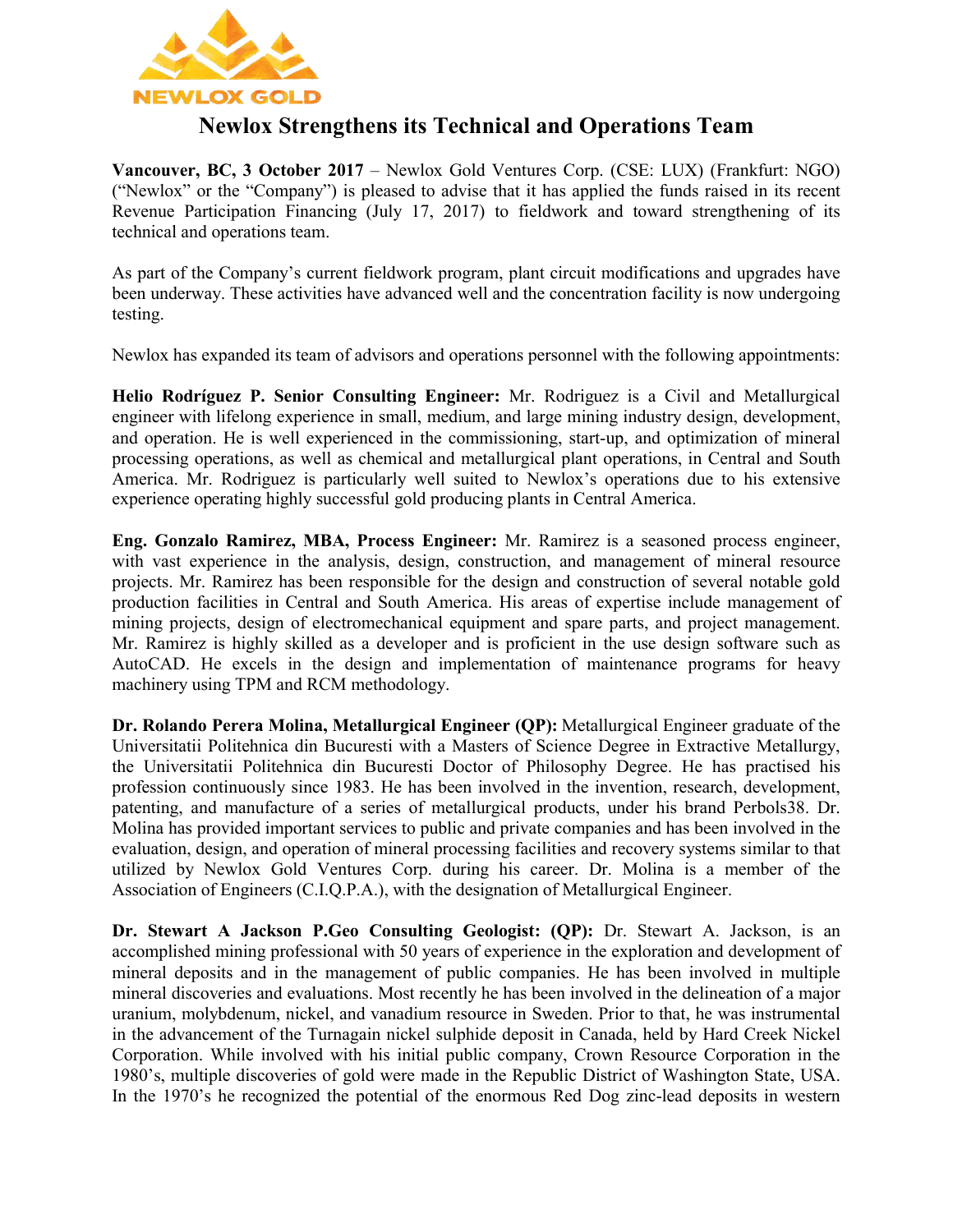

Alaska and was instrumental in their exploration and development. Red Dog today produces a substantial portion of the world production of zinc from this long-lived zinc resource field. Subsequently, he was Exploration Manager for Houston Oil and Minerals Corporation during the discovery and development of the Manhattan, South McCoy and Borealis gold deposits of Nevada, USA.

**James A Turner P.Geo, Consulting Geologist (QP):** James Turner's geology career has spanned more than 42 years commencing in 1974 when he worked with Cominco and Newmont Gold before forming his consultancy, TerraSat Geomatics Inc. in 1990. TerraSat Geomatics Inc. has worked with several juniors involved in greenstone belts around the world. Terrasat was involved in the interpretation of remote sensing data. From 2004-2006, James gained valuable first-hand knowledge in Central America providing valuations and NI 43-101 reports for the several small 100-150 tonne projects. In addition to assisting Newlox, James is advising on a gold project in South Africa, copper deposits in Namibia and British Columbia, tailings deposits in Nova Scotia, Oregon, and Peru.

Ryan Jackson, President of Newlox Gold Ventures Corp., has returned from the field and reports that, "impressive progress has been made in the Company's operations over the past few weeks. Newlox's beefed-up operations team is working in cooperation with the Company's technical advisors to great effect".

### **About Newlox Gold Ventures Corp.**

Newlox Gold Ventures Corp. is focused on recovering contaminants and residual precious metals from historical waste left behind over more than a century of inefficient artisanal and small-scale mining in politically and socially stable jurisdictions in Latin America. The Company, with the guidance of its advisors, has identified remediation technologies designed to recover deleterious materials present due to historical artisanal mining practices and will be deploying these systems in the field as part of the commissioning process.

Newlox has agreements with local artisanal mining cooperatives to provide a steady supply of feedstock and is currently testing its first processing plant in Central America under the supervision of the Company's experienced engineer and metallurgist. With hundreds of years of mining history in Latin America and inefficient artisanal processing continuing to this day, the Company believes that there is a compelling opportunity to grow its business model. Newlox has identified a niche within the extractive industry where a clean-technology company can apply innovative processing techniques to not only recover precious metals but also effect positive change in the environmental and social landscape in its targeted jurisdictions of operations.

#### *Forward-Looking Information*

*The information in this news release includes certain information and statements about management's view of future events, expectations, plans and prospects that constitute forwardlooking information. Forward-looking information includes, but is not limited to, the completion of the work programs currently underway and the results of these programs. These statements are based upon assumptions that are subject to significant risks and uncertainties. Because of these risks and uncertainties and as a result of a variety of factors, the actual results, achievements, or performance may vary materially from those anticipated and indicated by these forward-looking statements. The material risk factors that could cause actual results to differ include the risk that work undertaken by the Company may have unintended effects, the risk of delays in completing work,*